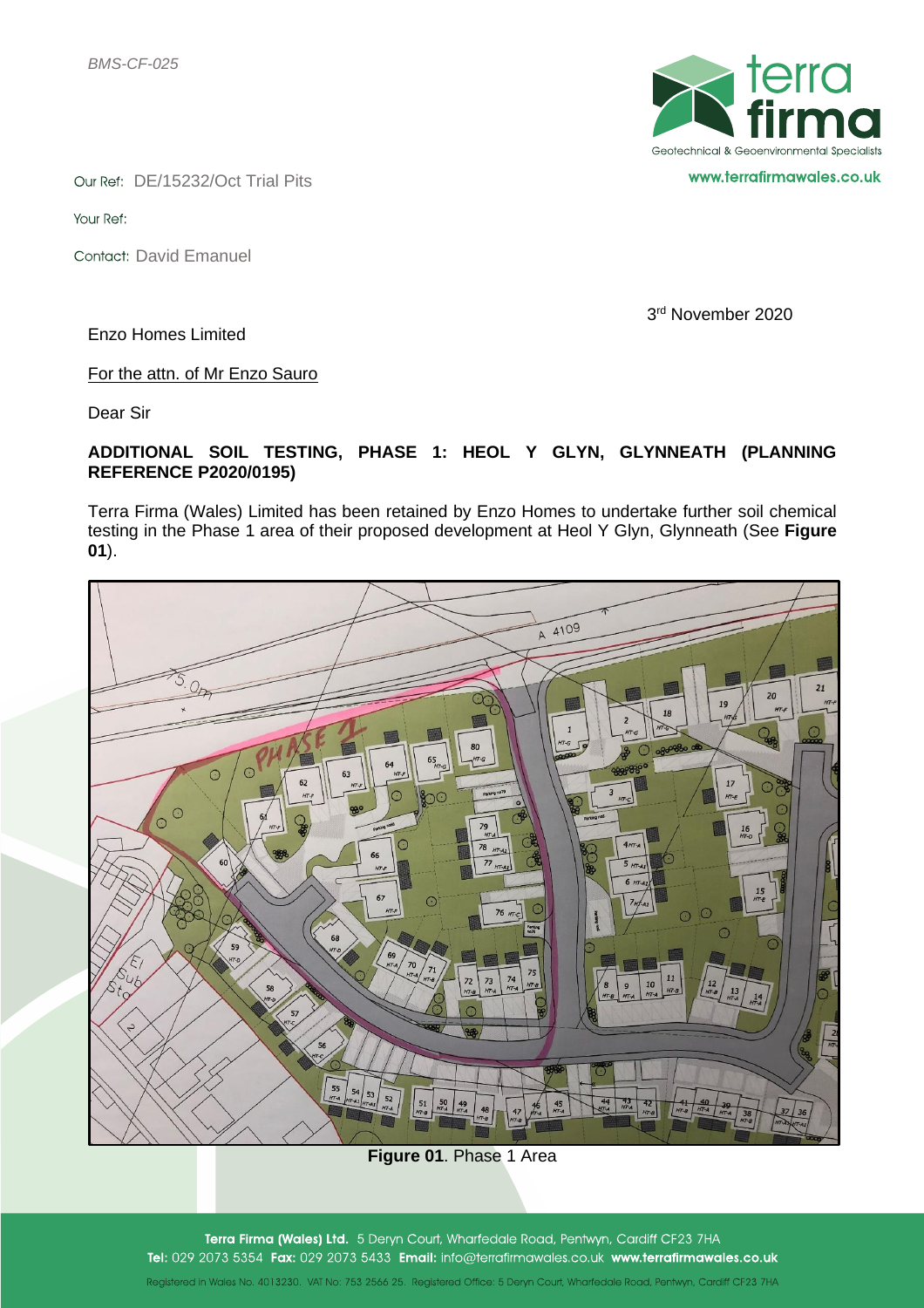

Additional testing was performed on 13<sup>th</sup> October 2020, following the removal of stockpiles from this area, allowing improved access to ground approximately at proposed final elevation.

Seven trial; pits were performed to supplement existing soil chemical test data at a sample frequency greater than a 25m grid in the Phase 1, as advocated in BS10175 for a residential setting. Shallow soil samples were taken from the top 600mm, and, in addition, deeper samples were collected to ascertain the nature of the deeper soils. A summary of the recent testing was compared to Generic assessment Criteria for a Residential Setting with Plant Uptake and is presented in Table 01.

| Project: 15232 HEOL Y GLYN          |               |      |                      |            |          |                   |                    |                    |                 |                 |                 |                 |                    |                 |                    |                 |                    |
|-------------------------------------|---------------|------|----------------------|------------|----------|-------------------|--------------------|--------------------|-----------------|-----------------|-----------------|-----------------|--------------------|-----------------|--------------------|-----------------|--------------------|
| Client: Terra Firma (Wales) Ltd     |               |      | Chemtest Job No.     |            |          |                   | 20-27772           | 20-27772           | 20-27772        | 20-27772        | 20-27772        | 20-27772        | 20-27772           | 20-27772        | 20-27772           | 20-27772        | 20-27772           |
| Quotation No.:                      |               |      | Chemtest Sample ID.: |            |          |                   | 1080780            | 1080781            | 1080782         | 1080783         | 1080784         | 1080785         | 1080786            | 1080787         | 1080788            | 1080789         | 1080790            |
|                                     |               |      | Sample Location      |            |          |                   | TP1-1              | <b>TP1-2</b>       | $TP1-3$         | TP1-3           | TP1-4           | TP1-4           | $TP1-5$            | TP1-5           | TP1-6              | TP1-7           | <b>TP1-7</b>       |
|                                     |               |      | Sample Type          |            |          |                   | <b>SOIL</b>        | SOIL               | SOIL            | <b>SOIL</b>     | SOIL            | SOIL            | SOIL               | SOIL            | <b>SOIL</b>        | <b>SOIL</b>     | SOIL               |
|                                     | Top Depth (m) |      | <b>Guideline</b>     | Source     | $\Omega$ | $\Omega$          | $\Omega$           | 1.10               | $\Omega$        | 0.60            | $\Omega$        | 0.60            | 1.00               | $\Omega$        | 0.60               |                 |                    |
|                                     |               |      | Bottom Depth (m)     |            |          |                   | 0.60               | 0.60               | 0.60            | 1.40            | 0.60            | 2.00            | 0.60               | 3.00            | 2.00               | 0.60            | 2.00               |
|                                     |               |      | Date Sampled         |            |          |                   | 13-Oct-2020        | 13-Oct-2020        | 13-Oct-2020     | 13-Oct-2020     | 13-Oct-2020     | 13-Oct-2020     | 13-Oct-202         | 13-Oct-2020     | 13-Oct-2020        | 13-Oct-2020     | 13-Oct-2020        |
|                                     |               |      | Asbestos Lab         |            |          |                   | <b>COVENTRY</b>    | <b>COVENTRY</b>    | <b>COVENTRY</b> |                 |                 |                 |                    |                 | <b>COVENTRY</b>    |                 | <b>COVENTRY</b>    |
|                                     |               |      |                      |            |          |                   |                    |                    |                 | <b>COVENTRY</b> | <b>COVENTRY</b> | <b>COVENTRY</b> | <b>COVENTRY</b>    | <b>COVENTRY</b> |                    | <b>COVENTRY</b> |                    |
| Determinand                         | Accred.       |      | SOP Units            | LOD        |          |                   |                    |                    |                 |                 |                 |                 |                    |                 |                    |                 |                    |
| <b>ACM Type</b>                     | U             | 2192 |                      | <b>N/A</b> |          |                   |                    |                    |                 |                 |                 |                 |                    |                 |                    |                 |                    |
| Asbestos Identification             | $\cup$        | 2192 |                      | <b>N/A</b> |          |                   | <b>Vo Asbestos</b> | <b>Jo Asbestos</b> | No Asbestos     | No Asbestos     | No Asbestos     | No Asbestos     | <b>Vo Ashestos</b> | No Asbestos     | <b>Vo Asbestos</b> | No Asbestos     | <b>Vo Asbestos</b> |
|                                     |               |      |                      |            |          |                   | Detected           | Detected           | Detected        | Detected        | Detected        | Detected        | Detected           | Detected        | Detected           | Detected        | Detected           |
| <b>ACM Detection Stage</b>          | Ū             | 2192 |                      | <b>N/A</b> |          |                   |                    |                    |                 |                 |                 |                 |                    |                 |                    |                 |                    |
| Moisture                            | N             | 2030 | %                    | 0.020      |          |                   | 7.7                | 9.7                | 9.9             | 11              | 11              | 13              | 9.9                | 13              | 12                 | 9.9             | 9.7                |
| Soil Colour                         | N             | 2040 |                      | <b>N/A</b> |          |                   | Brow n             | Brow n             | Brow n          | Brow n          | Brow n          | Brow n          | Brow n             | Brow n          | Brow n             | Brown           | Brow n             |
| Other Material                      | N             | 2040 |                      | <b>N/A</b> |          |                   | Stones             | Stones             | Stones          | Stones          | Stones          | Stones          | Stones             | Stones          | Stones             | Stones          | Stones             |
| Soil Texture                        | N             | 2040 |                      | <b>N/A</b> |          |                   | Sand               | Sand               | Clav            | Clay            | Sand            | Clay            | Clav               | Clav            | Clav               | Clav            | Sand               |
| nН                                  | M             | 2010 |                      | 4.0        |          |                   | 10.1               | 9.0                | 9.0             | 8.8             | 9.2             | 9.0             | 8.7                | 8.7             | 8.6                | 8.9             | 9.3                |
| Boron (Hot Water Soluble)           | M             |      | 2120 mg/kg           | 0.40       | 290      | S <sub>4</sub> UL | 0.69               | 0.77               | < 0.40          | < 0.40          | < 0.40          | 0.40            | 0.48               | 0.68            | 0.50               | 0.58            | 0.49               |
| Cyanide (Total)                     | M             |      | 2300 mg/kg           | 0.50       | 8        | <b>CLEA</b>       | < 0.50             | < 0.50             | < 0.50          | < 0.50          | < 0.50          | < 0.50          | < 0.50             | < 0.50          | < 0.50             | < 0.50          | < 0.50             |
| Sulphate (Acid Soluble)             | M             | 2430 | $\%$                 | 0.010      |          |                   | 0.43               | 0.054              | 0.066           | 0.015           | 0.057           | 0.030           | 0.038              | 0.047           | 0.019              | 0.052           | 0.053              |
| Arsenic                             | M             | 2450 | mg/kg                | 1.0        | 37       | S4UL              | 19                 | 27                 | 35              | 12              | 26              | 23              | 26                 | 26              | 11                 | 17              | 20                 |
| Cadmium                             | M             |      | 2450 mg/kg           | 0.10       | 11       | S4UL              | 0.62               | 0.80               | 1.2             | 0.20            | 0.49            | 0.43            | 1.6                | 0.51            | 0.21               | 1.5             | 0.70               |
| Chromium                            | M             |      | 2450 mg/kg           | 1.0        |          |                   | 14                 | 16                 | 20              | 17              | 24              | 18              | 20                 | 21              | 14                 | 18              | 65                 |
| Mercury Low Level                   | M             |      | 2450 mg/kg           | 0.05       | 40       | S <sub>4</sub> UL | 0.07               | 0.13               | 0.28            | 0.07            | 0.15            | 0.11            | 0.12               | 0.12            | 0.08               | 0.19            | 0.21               |
| Copper                              | M             | 2450 | mg/kg                | 0.50       | 2400     | S4UL              | 46                 | 98                 | 90              | 23              | 58              | 52              | 54                 | 48              | 25                 | 38              | 37                 |
| Vickel                              | M             | 2450 | ma/ka                | 0.50       | 130      | S <sub>4</sub> UL | 15                 | 24                 | 30              | 25              | 27              | 30              | 28                 | 31              | 23                 | 30              | 28                 |
| ead                                 |               | 2450 |                      |            | 200      | C <sub>4</sub> SL | 54                 | 200                |                 |                 | 110             |                 |                    | 110             |                    | 99              |                    |
|                                     | M             |      | mg/kg                | 0.50       |          |                   |                    |                    |                 | 28              |                 | 83              | 120                |                 | 56                 |                 | 81                 |
| Selenium                            | M             | 2450 | mg/kg                | 0.20       | 250      | S <sub>4</sub> U  | < 0.20             | < 0.20             | 0.26            | 0.25            | < 0.20          | 0.30            | 0.22               | 0.27            | 0.27               | 0.28            | < 0.20             |
| Zinc                                | M             | 2450 | mg/kg                | 0.50       | 3700     | S <sub>4</sub> UL | 100                | 470                | 430             | 77              | 180             | 190             | 240                | 230             | 75                 | 230             | 150                |
| Chromium (Trivalent)                | N             | 2490 | mg/kg                | 1.0        | 910      | S4UL              | 14                 | 16                 | 20              | 17              | 24              | 18              | 20                 | 21              | 14                 | 18              | 65                 |
| Chromium (Hexavalent)               | N             | 2490 | mg/kg                | 0.50       | 6        | S <sub>4</sub> UL | < 0.50             | < 0.50             | < 0.50          | < 0.50          | < 0.50          | < 0.50          | < 0.50             | < 0.50          | < 0.50             | < 0.50          | < 0.50             |
| Niphatic TPH >C5-C6                 | N             | 2680 | mg/kg                | 1.0        | 42       | S <sub>4</sub> UL | < 1.0              | < 1.0              | < 1.0           | 1.0             | < 1.0           | 1.0             | < 1.0              | < 1.0           | 1.0                | < 1.0           | < 1.0              |
| Aliphatic TPH >C6-C8                | Ñ             | 2680 | mg/kg                | 1.0        | 100      | S <sub>4U</sub>   | < 1.0              | 1.0                | < 1.0           | 1.0             | 1.0             | 1.0             | < 1.0              | 1.0             | 1.0                | < 1.0           | 1.0                |
| Aliphatic TPH >C8-C10               | M             | 2680 | mg/kg                | 1.0        | 27       | S <sub>4</sub> UL | 27                 | 9.7                | 4.4             | 1.0             | 14              | 7.1             | $<1.0$             | < 1.0           | < 1.0              | < 1.0           | 1.0                |
| Aliphatic TPH >C10-C12              | M             | 2680 | mg/kg                | 1.0        | 130      | S <sub>4</sub> UL | 9.7                | 3.5                | 1.6             | 1.0             | 4.9             | 2.9             | < 1.0              | < 1.0           | < 1.0              | < 1.0           | < 1.0              |
| Niphatic TPH >C12-C16               | M             | 2680 | mg/kg                | 1.0        | 1100     | S <sub>4</sub> UL | 6.0                | 2.7                | 1.0             | 1.0             | 2.6             | 1.8             | 1.0                | < 1.0           | 1.0                | 1.0             | 1.0                |
| Niphatic TPH >C16-C21               | M             | 2680 | mg/kg                | 1.0        | 65000    | S <sub>4</sub> UL | 4.2                | 2.1                | 1.0             | 1.0             | 1.3             | 1.0             | 1.0                | 1.0             | 1.0                | 1.0             | 1.0                |
| liphatic TPH >C21-C35               | M             | 2680 | mg/kg                | 1.0        | 65000    | S <sub>4</sub> UL | 26                 | 7.8                | 2.9             | < 1.0           | 9.5             | 9.0             | < 1.0              | < 1.0           | < 1.0              | < 1.0           | < 1.0              |
| Iphatic TPH >C35-C44                | N             |      | 2680 mg/kg           | 1.0        | 65000    | S <sub>4</sub> UL | 2.5                | 1.8                | 1.0             | 1.0             | 1.0             | 1.5             | < 1.0              | < 1.0           | 1.0                | < 1.0           | 1.0                |
| <b>Total Aliphatic Hydrocarbons</b> | N             |      | 2680 mg/kg           | 5.0        |          |                   | 75                 | 28                 | 11              | < 5.0           | 33              | 23              | < 5.0              | < 5.0           | < 5.0              | < 5.0           | < 5.0              |
| Aromatic TPH >C5-C7                 | N             |      | 2680 mg/kg           | 1.0        | 70       | S4UL              | < 1.0              | < 1.0              | < 1.0           | < 1.0           | < 1.0           | < 1.0           | < 1.0              | < 1.0           | < 1.0              | < 1.0           | < 1.0              |
| Aromatic TPH >C7-C8                 | N             | 2680 | mg/kg                | 1.0        | 130      | S <sub>4</sub> UL | < 1.0              | 1.0                | < 1.0           | 1.0             | < 1.0           | 1.0             | < 1.0              | < 1.0           | 1.0                | < 1.0           | < 1.0              |
| Aromatic TPH >C8-C10                | M             | 2680 | mg/kg                | 1.0        | 34       | S4UL              |                    | 28                 | 13              | < 1.0           |                 | 28              | < 1.0              | 1.0             | < 1.0              | < 1.0           | 1.0                |
| Aromatic TPH >C10-C12               | M             | 2680 |                      | 1.0        | 74       | S4UL              |                    | 9.7                | 4.4             | 1.0             | 13              | 9.5             | < 1.0              | < 1.0           | 1.0                | 1.0             | 1.0                |
| Aromatic TPH >C12-C16               | M             |      | mg/kg<br>2680 mg/kg  | 1.0        | 140      | S4UL              | 26<br>19           | 8.7                | 3.1             | < 1.0           | 9.1             | 6.3             | $<1.0$             | < 1.0           | 1.0                | $<1.0$          | 1.0                |
| Aromatic TPH >C16-C21               | υ             |      | 2680 mg/kg 1.0       |            | 260      | S4UL              | 15                 | 8.6                | 2.1             | < 1.0           | 6.5             | 3.7             | < 1.0              | < 1.0           | 2.4                | < 1.0           | < 1.0              |
| Aromatic TPH >C21-C35               | M             | 2680 |                      |            |          | S <sub>4</sub> UL |                    | 40                 | 19              |                 |                 |                 |                    |                 |                    |                 |                    |
|                                     |               |      | mg/kg                | 1.0        | 1100     |                   | 220                |                    |                 | < 1.0           | 82              | 53              | < 1.0              | < 1.0           | 34                 | < 1.0           | < 1.0              |
| Aromatic TPH >C35-C44               | N             | 2680 | mg/kg                | 1.0        | 1100     | S4UL              | 40                 | 4.2                | 1.3             | < 1.0           | 4.5             | 5.8             | < 1.0              | < 1.0           | < 1.0              | < 1.0           | < 1.0              |
| <b>Total Aromatic Hydrocarbons</b>  | N             | 2680 | mg/kg                | 5.0        |          |                   | 400                | 99                 | 43              | < 5.0           | 150             | 110             | < 5.0              | < 5.0           | 37                 | < 5.0           | < 5.0              |
| Total Petroleum Hydrocarbons        | N             | 2680 | mg/kg                | 10.0       |          |                   | 470                | 130                | 54              | 10              | 190             | 130             | < 10               | < 10            | 37                 | < 10            | < 10               |
| Naphthalene                         | M             | 2700 | mg/kg                | 0.10       | 2.3      | S <sub>4</sub> U  | < 0.10             | < 0.10             | < 0.10          | < 0.10          | < 0.10          | < 0.10          | < 0.10             | < 0.10          | 0.37               | < 0.10          | < 0.10             |
| Acenaphthylene                      | M             | 2700 | mg/kg                | 0.10       | 170      | S4UL              | < 0.10             | < 0.10             | < 0.10          | < 0.10          | < 0.10          | < 0.10          | < 0.10             | < 0.10          | 0.46               | < 0.10          | < 0.10             |
| Acenaphthene                        | M             | 2700 | mg/kg 0.10           |            | 210      | S <sub>4</sub> UL | < 0.10             | < 0.10             | < 0.10          | < 0.10          | < 0.10          | < 0.10          | < 0.10             | < 0.10          | 0.78               | < 0.10          | < 0.10             |
| Fluorene                            | M             | 2700 | mg/kg 0.10           |            | 170      | S <sub>4</sub> UL | < 0.10             | < 0.10             | < 0.10          | < 0.10          | < 0.10          | < 0.10          | < 0.10             | < 0.10          | 1.0                | < 0.10          | < 0.10             |
| Phenanthrene                        | M             | 2700 | mg/kg 0.10           |            | 95       | S <sub>4</sub> UL | 1.1                | 2.7                | 2.2             | < 0.10          | 1.4             | 0.96            | < 0.10             | 1.4             | 5.4                | < 0.10          | < 0.10             |
| Anthracene                          | M             | 2700 | mg/kg 0.10           |            | 2400     | S4UL              | 0.25               | 0.90               | 0.56            | < 0.10          | 0.34            | 0.22            | < 0.10             | 0.32            | 1.9                | < 0.10          | < 0.10             |
| Fluoranthene                        | M             | 2700 | mg/kg 0.10           |            | 280      | S4UL              | 2.4                | 5.3                | 4.3             | 0.80            | 2.5             | 1.7             | 0.80               | 2.4             | 14                 | 0.48            | 0.83               |
| Pvrene                              | M             | 2700 | mg/kg                | 0.10       | 620      | S4UL              | 2.5                | 5.0                | 3.7             | 0.54            | 2.0             | 1.7             | 0.57               | 2.0             | 12                 | 0.72            | 0.71               |
| Benzo[a]anthracene                  | M             | 2700 | mg/kg 0.10           |            | 7.2      | S4UL              | 1.3                | 3.5                | 3.4             | < 0.10          | 1.2             | 0.66            | < 0.10             | 2.1             | 96                 | < 0.10          | < 0.10             |
| Chrvsene                            | M             | 2700 | mg/kg                | 0.10       | 15       | S <sub>4</sub> UL | 0.88               | 2.7                | 2.8             | < 0.10          | 0.83            | 0.28            | < 0.10             | 1.8             | 8.5                | < 0.10          | < 0.10             |
| Benzo[b]fluoranthene                | M             |      | 2700 mg/kg           | 0.10       | 2.6      | S <sub>4</sub> UL | 2.6                |                    |                 | < 0.10          | 2.2             | 1.6             | < 0.10             | 2.4             |                    | < 0.10          | < 0.10             |
| Benzo[k]fluoranthene                | M             |      | 2700 mg/kg 0.10      |            | 77       | S <sub>4</sub> UL | 1.1                | 1.7                | 1.7             | < 0.10          | 0.93            | 0.66            | < 0.10             | 1.1             | 4.3                | < 0.10          | < 0.10             |
| Benzo[a]pyrene                      | M             |      | 2700 mg/kg 0.10      |            | 2.2      | S <sub>4</sub> UL | 1.8                |                    |                 | < 0.10          | 1.5             | 1.2             | < 0.10             | 1.8             |                    | < 0.10          | < 0.10             |
| ndeno(1,2,3-c,d)Pyrene              | M             | 2700 | mg/kg 0.10           |            | 27       | S <sub>4</sub> UL | 1.6                | 3.1                | 2.2             | < 0.10          | 1.1             | 0.25            | < 0.10             | 1.0             | 5.0                | < 0.10          | < 0.10             |
|                                     | M             |      | 2700 mg/kg 0.10      |            | 0.24     | S <sub>4</sub> UL |                    |                    |                 | < 0.10          | 0.6             |                 | < 0.10             | ሰ 61            |                    | < 0.10          | < 0.10             |
| Dibenz(a,h)Anthracene               | M             |      |                      |            | 320      | S4UL              | 2.6                | 2.5                | 2.4             |                 |                 | 0.90            |                    | 1.5             |                    | < 0.10          | < 0.10             |
| Benzo[g,h,i]perylene                |               |      | 2700 mg/kg 0.10      |            |          |                   |                    |                    |                 | < 0.10          | 1.1             |                 | < 0.10             |                 | 5.1                |                 |                    |
| Total Of 16 PAH's                   | M             | 2700 | mg/kg                | 2.0        |          |                   | 19                 | 37                 | 32              | < 2.0           | 16              | 10              | < 2.0              | 19              | 90                 | < 2.0           | < 2.0              |
| <b>Total Phenols</b>                | M             | 2920 | mg/kg 0.30           |            | 120      | S4UL              | < 0.30             | < 0.30             | < 0.30          | < 0.30          | < 0.30          | < 0.30          | < 0.30             | < 0.30          | < 0.30             | < 0.30          | < 0.30             |
| Organic Matter BS1377               | N             | 2930 | $\frac{9}{6}$        | 0.10       |          |                   | 2.6                | 3.1                | 2.9             | 1.3             | 2.9             | 2.3             | 1.9                | 2.3             | 2.0                | 2.2             | 2.4                |

**Table 01**. Summary of Recent Soil Testing

The following key points were noted;

- 1. Asbestos was not detected
- 2. One exceedance of lead was noted (within upper 600mm)
- 3. Two exccedances of Aromatic TPH C8 C10 were noted, although when corrected for the prevailing Organic Matter (>2.5%) do not exceed the guideline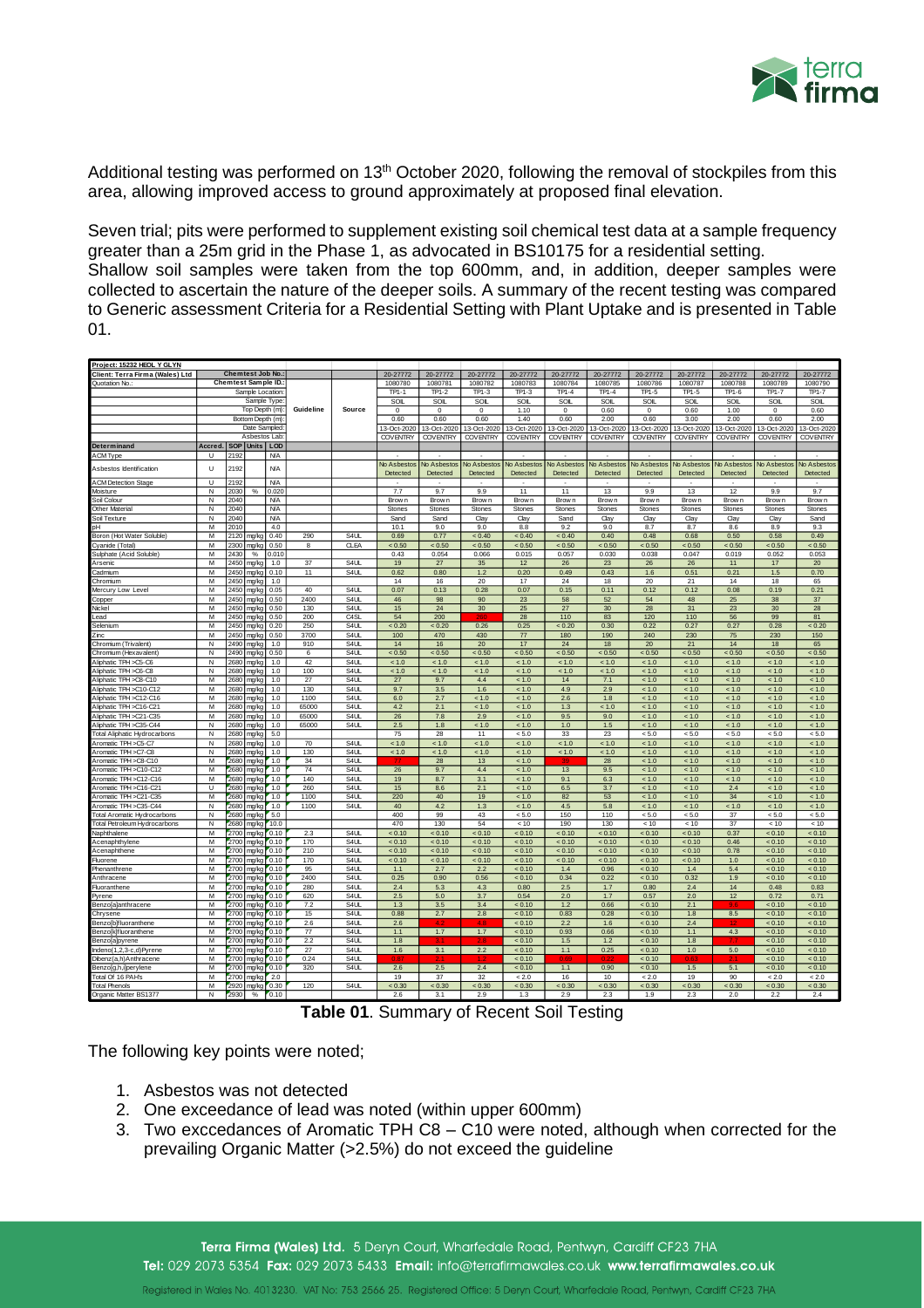

4. Several minor exceedances of PAHs were recorded although these were High Molecular Weight PAHs, characterised as Non-Volatile, Low Aqueous Solubility and High Propensity to bind to Soil Organic Matter (i.e. low mobility in aquatic environment)

Base on the current data, we anticipate that the original recommendations of 600mm of clean capping in gardens and landscaped areas will address the issue of soil contamination. However, the additional chemical data will need to be presented in a revised Geo-Environmental Report for assessment when the additional gas monitoring is completed.

We trust that the above is to your satisfaction, however, if you have any queries or require any further information please do not hesitate to contact us.

Yours sincerely

**for: Terra Firma (Wales) Ltd**

**David Emanuel**

Terra Firma (Wales) Ltd. 5 Deryn Court, Wharfedale Road, Pentwyn, Cardiff CF23 7HA Tel: 029 2073 5354 Fax: 029 2073 5433 Email: info@terrafirmawales.co.uk www.terrafirmawales.co.uk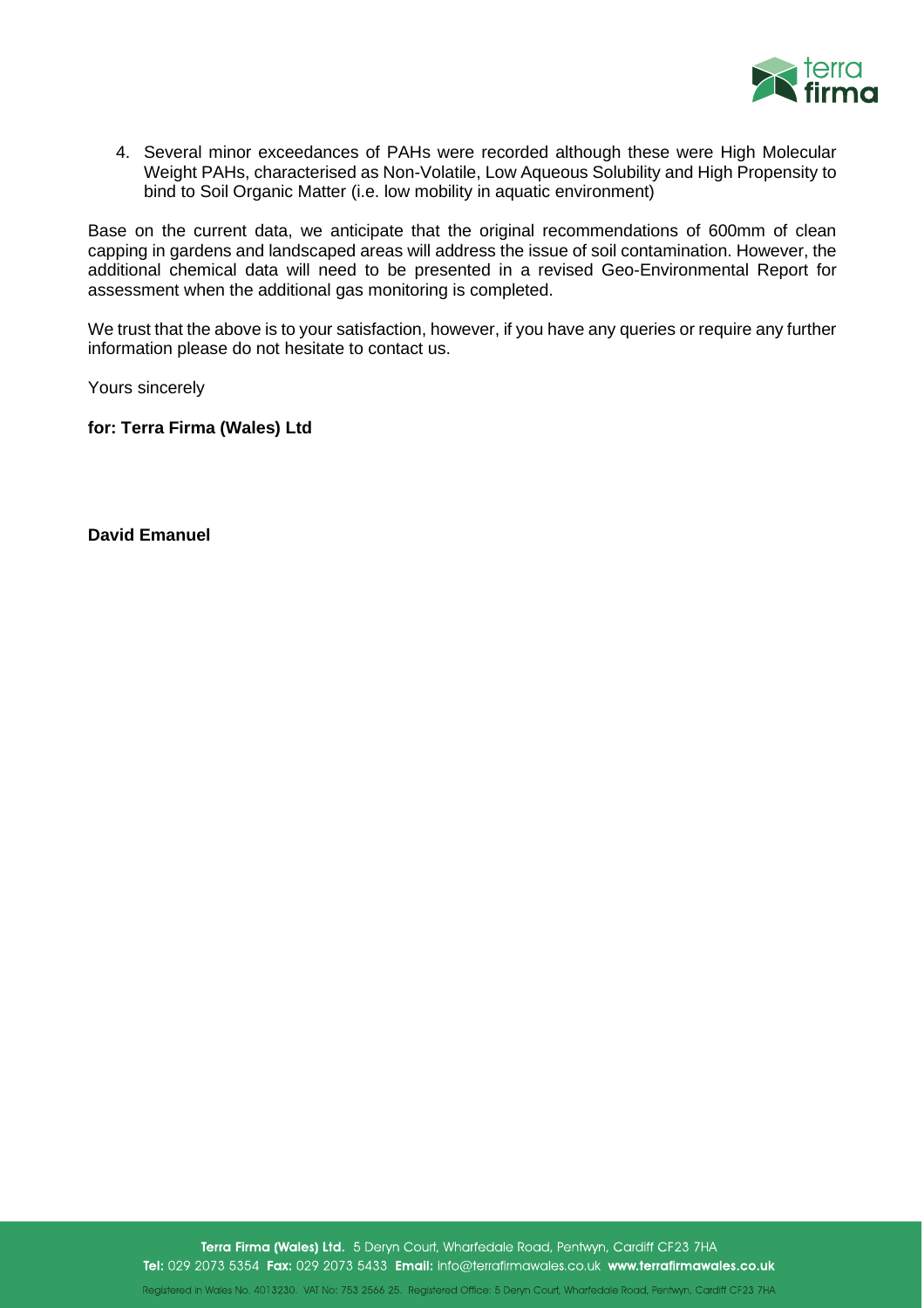

### **OCTOBER 2020 - SOIL CHEMICAL TEST RESULTS**

Terra Firma (Wales) Ltd. 5 Deryn Court, Wharfedale Road, Pentwyn, Cardiff CF23 7HA Tel: 029 2073 5354 Fax: 029 2073 5433 Email: info@terrafirmawales.co.uk www.terrafirmawales.co.uk

Registered in Wales No. 4013230. VAT No: 753 2566 25. Registered Office: 5 Deryn Court, Wharfedale Road, Pentwyn, Cardiff CF23 7HA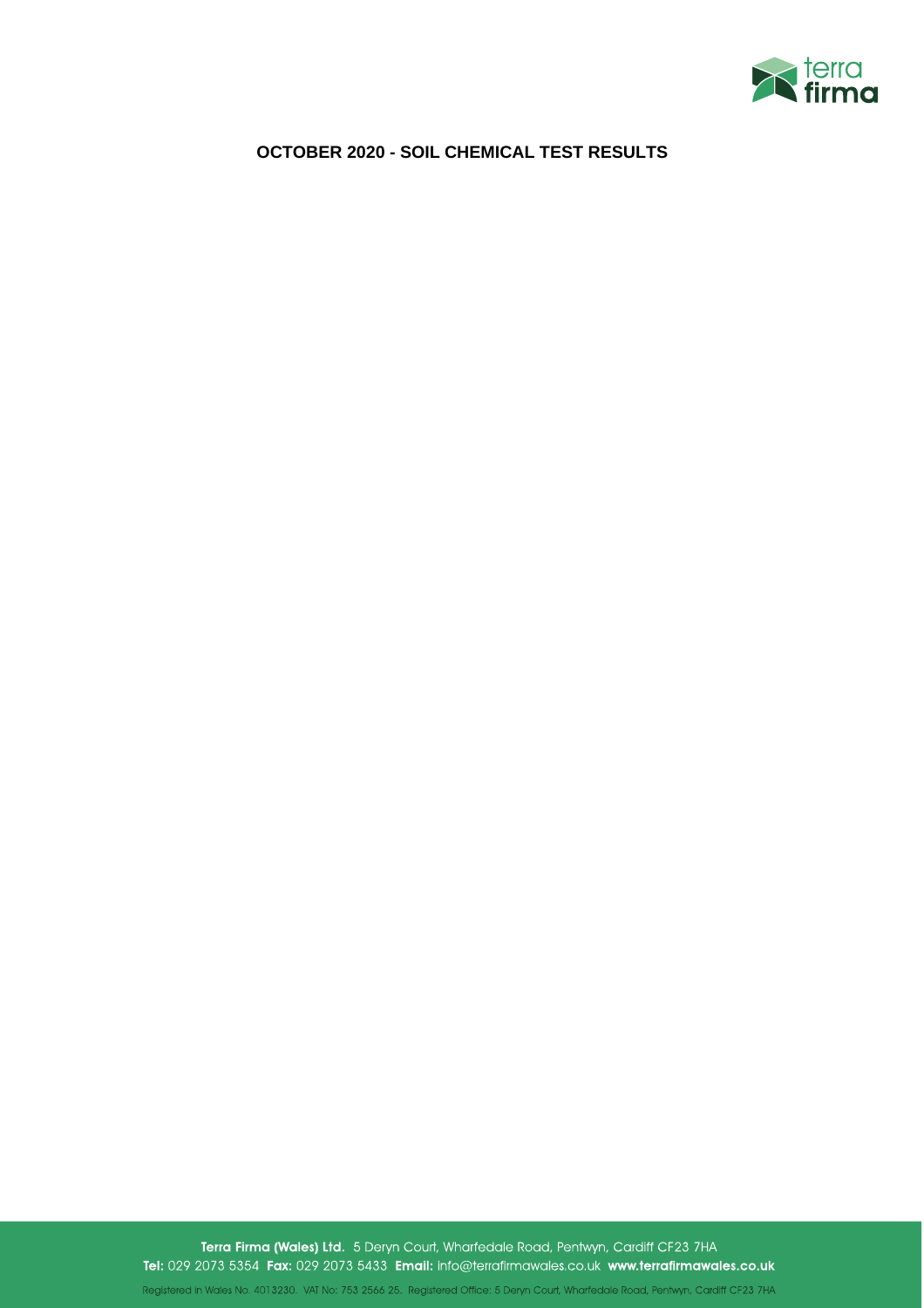# ं eurofins

# **Chemtest**

Eurofins Chemtest Ltd Depot Road Newmarket CB8 0AL Tel: 01638 606070 Email: info@chemtest.com

| <b>Final Report</b>           |                                                                          |                       | <b>IVI. VIUJU UUUU</b><br>Email: info@chemtest.co |
|-------------------------------|--------------------------------------------------------------------------|-----------------------|---------------------------------------------------|
| <b>Report No.:</b>            | 20-27772-1                                                               |                       |                                                   |
| <b>Initial Date of Issue:</b> | 20-Oct-2020                                                              |                       |                                                   |
| <b>Client</b>                 | Terra Firma (Wales) Ltd                                                  |                       |                                                   |
| <b>Client Address:</b>        | 5 Deryn Court<br><b>Wharfedale Road</b><br>Pentwyn<br>Cardiff<br>CF237HA |                       |                                                   |
| Contact(s):                   | Dave Emanuel                                                             |                       |                                                   |
| Project                       | 15232 HEOL Y GLYN                                                        |                       |                                                   |
| <b>Quotation No.:</b>         |                                                                          | <b>Date Received:</b> | 15-Oct-2020                                       |
| <b>Order No.:</b>             |                                                                          | Date Instructed:      | 15-Oct-2020                                       |
| No. of Samples:               | 11                                                                       |                       |                                                   |
| <b>Turnaround (Wkdays):</b>   | 5                                                                        | <b>Results Due:</b>   | 21-Oct-2020                                       |
| Date Approved:                | 20-Oct-2020                                                              |                       |                                                   |
| <b>Approved By:</b>           |                                                                          |                       |                                                   |
| Window                        |                                                                          |                       |                                                   |

 $m$ c THE ENVIRONM

**NCY'S**<br>THEME

2183

Details: **Details:** Glynn Harvey, Technical Manager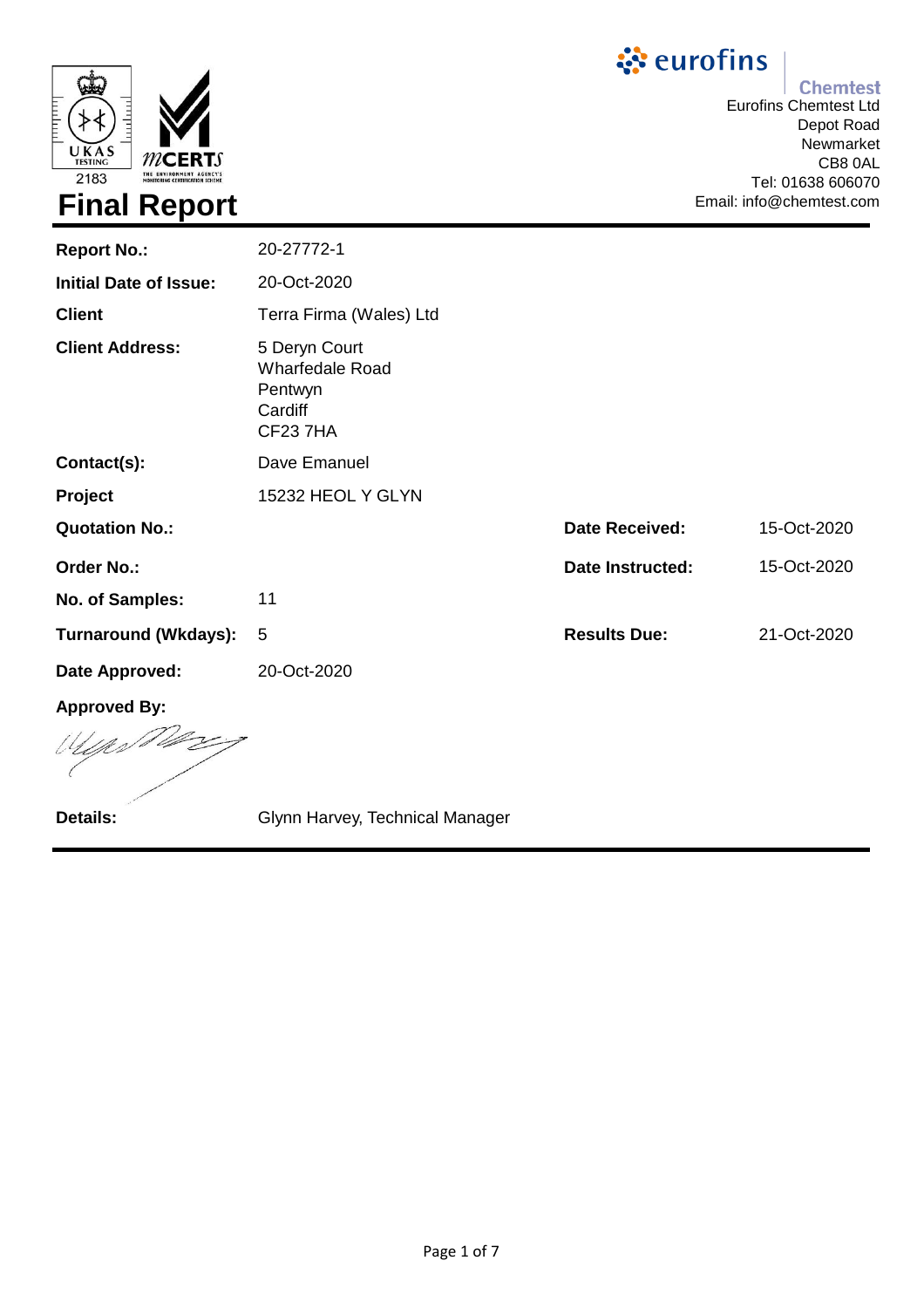# **Results - Soil**

| Client: Terra Firma (Wales) Ltd     | <b>Chemtest Job No.:</b>   |            |                  | 20-27772     | 20-27772                | 20-27772                | 20-27772                | 20-27772                | 20-27772                | 20-27772                | 20-27772                | 20-27772                |                         |
|-------------------------------------|----------------------------|------------|------------------|--------------|-------------------------|-------------------------|-------------------------|-------------------------|-------------------------|-------------------------|-------------------------|-------------------------|-------------------------|
| Quotation No.:                      | <b>Chemtest Sample ID.</b> |            |                  | 1080780      | 1080781                 | 1080782                 | 1080783                 | 1080784                 | 1080785                 | 1080786                 | 1080787                 | 1080788                 |                         |
|                                     | Sample Location:           |            |                  | <b>TP1-1</b> | TP1-2                   | TP1-3                   | $TP1-3$                 | <b>TP1-4</b>            | $TP1-4$                 | $TP1-5$                 | TP1-5                   | TP1-6                   |                         |
|                                     | Sample Type:               |            |                  | SOIL         | SOIL                    | SOIL                    | SOIL                    | SOIL                    | SOIL                    | SOIL                    | SOIL                    | SOIL                    |                         |
|                                     |                            |            | Top Depth (m)    |              | $\mathbf 0$             | $\mathbf 0$             | $\mathbf 0$             | 1.10                    | $\mathbf 0$             | 0.60                    | 0                       | 0.60                    | 1.00                    |
|                                     |                            |            | Bottom Depth (m) |              | 0.60                    | 0.60                    | 0.60                    | 1.40                    | 0.60                    | 2.00                    | 0.60                    | 3.00                    | 2.00                    |
|                                     |                            |            | Date Sampled:    |              | 13-Oct-2020             | 13-Oct-2020             | 13-Oct-2020             | 13-Oct-2020             | 13-Oct-2020             | 13-Oct-2020             | 13-Oct-2020             | 13-Oct-2020             | 13-Oct-2020             |
|                                     |                            |            |                  | Asbestos Lab | <b>COVENTRY</b>         | <b>COVENTRY</b>         | <b>COVENTRY</b>         | <b>COVENTRY</b>         | <b>COVENTRY</b>         | <b>COVENTRY</b>         | <b>COVENTRY</b>         | <b>COVENTRY</b>         | <b>COVENTRY</b>         |
| <b>Determinand</b>                  | <b>Accred</b>              | <b>SOP</b> | Units            | LOD          |                         |                         |                         |                         |                         |                         |                         |                         |                         |
| <b>ACM Type</b>                     | U                          | 2192       |                  | N/A          | $\sim$                  |                         | $\blacksquare$          | $\sim$                  | $\sim$                  |                         |                         |                         |                         |
| Asbestos Identification             | U                          | 2192       |                  | N/A          | No Asbestos<br>Detected | No Asbestos<br>Detected | No Asbestos<br>Detected | No Asbestos<br>Detected | No Asbestos<br>Detected | No Asbestos<br>Detected | No Asbestos<br>Detected | No Asbestos<br>Detected | No Asbestos<br>Detected |
| <b>ACM Detection Stage</b>          | U                          | 2192       |                  | N/A          |                         |                         |                         |                         |                         |                         |                         |                         |                         |
| Moisture                            | N                          | 2030       | $\%$             | 0.020        | 7.7                     | 9.7                     | 9.9                     | 11                      | 11                      | 13                      | 9.9                     | 13                      | 12                      |
| Soil Colour                         | N                          | 2040       |                  | N/A          | <b>Brown</b>            | <b>Brown</b>            | <b>Brown</b>            | <b>Brown</b>            | <b>Brown</b>            | <b>Brown</b>            | <b>Brown</b>            | <b>Brown</b>            | Brown                   |
| <b>Other Material</b>               | ${\sf N}$                  | 2040       |                  | N/A          | Stones                  | Stones                  | <b>Stones</b>           | Stones                  | Stones                  | Stones                  | Stones                  | Stones                  | <b>Stones</b>           |
| Soil Texture                        | N                          | 2040       |                  | N/A          | Sand                    | Sand                    | Clay                    | Clay                    | Sand                    | Clay                    | Clay                    | Clay                    | Clay                    |
| pH                                  | M                          | 2010       |                  | 4.0          | 10.1                    | 9.0                     | 9.0                     | 8.8                     | 9.2                     | 9.0                     | 8.7                     | 8.7                     | 8.6                     |
| Boron (Hot Water Soluble)           | M                          | 2120       | mg/kg            | 0.40         | 0.69                    | 0.77                    | < 0.40                  | < 0.40                  | < 0.40                  | 0.40                    | 0.48                    | 0.68                    | 0.50                    |
| Cyanide (Total)                     | M                          | 2300       | mg/kg            | 0.50         | < 0.50                  | < 0.50                  | < 0.50                  | < 0.50                  | < 0.50                  | < 0.50                  | < 0.50                  | < 0.50                  | < 0.50                  |
| Sulphate (Acid Soluble)             | M                          | 2430       | %                | 0.010        | 0.43                    | 0.054                   | 0.066                   | 0.015                   | 0.057                   | 0.030                   | 0.038                   | 0.047                   | 0.019                   |
| Arsenic                             | M                          | 2450       | mg/kg            | 1.0          | 19                      | 27                      | 35                      | 12                      | 26                      | 23                      | 26                      | 26                      | 11                      |
| Cadmium                             | M                          | 2450       | mg/kg            | 0.10         | 0.62                    | 0.80                    | 1.2                     | 0.20                    | 0.49                    | 0.43                    | 1.6                     | 0.51                    | 0.21                    |
| Chromium                            | М                          | 2450       | mg/kg            | 1.0          | 14                      | 16                      | 20                      | 17                      | 24                      | 18                      | 20                      | 21                      | 14                      |
| Mercury Low Level                   | M                          | 2450       | mg/kg            | 0.05         | 0.07                    | 0.13                    | 0.28                    | 0.07                    | 0.15                    | 0.11                    | 0.12                    | 0.12                    | 0.08                    |
| Copper                              | M                          | 2450       | mg/kg            | 0.50         | 46                      | 98                      | 90                      | 23                      | 58                      | 52                      | 54                      | 48                      | 25                      |
| Nickel                              | M                          | 2450       | mg/kg            | 0.50         | 15                      | 24                      | 30                      | 25                      | $\overline{27}$         | 30                      | 28                      | 31                      | $\overline{23}$         |
| Lead                                | M                          | 2450       | mg/kg            | 0.50         | 54                      | 200                     | 260                     | 28                      | 110                     | 83                      | 120                     | 110                     | 56                      |
| Selenium                            | M                          | 2450       | mg/kg            | 0.20         | < 0.20                  | < 0.20                  | 0.26                    | 0.25                    | < 0.20                  | 0.30                    | 0.22                    | 0.27                    | 0.27                    |
| Zinc                                | M                          | 2450       | mg/kg            | 0.50         | 100                     | 470                     | 430                     | 77                      | 180                     | 190                     | 240                     | 230                     | 75                      |
| Chromium (Trivalent)                | N                          | 2490       | mg/kg            | 1.0          | 14                      | 16                      | 20                      | 17                      | 24                      | 18                      | 20                      | 21                      | 14                      |
| Chromium (Hexavalent)               | N                          | 2490       | mg/kg            | 0.50         | < 0.50                  | < 0.50                  | < 0.50                  | < 0.50                  | $< 0.50$                | < 0.50                  | < 0.50                  | < 0.50                  | < 0.50                  |
| Aliphatic TPH >C5-C6                | N                          | 2680       | mg/kg            | 1.0          | < 1.0                   | < 1.0                   | < 1.0                   | < 1.0                   | < 1.0                   | < 1.0                   | < 1.0                   | < 1.0                   | < 1.0                   |
| Aliphatic TPH >C6-C8                | N                          | 2680       | mg/kg            | 1.0          | < 1.0                   | < 1.0                   | < 1.0                   | < 1.0                   | < 1.0                   | < 1.0                   | < 1.0                   | < 1.0                   | < 1.0                   |
| Aliphatic TPH > C8-C10              | M                          | 2680       | mg/kg            | 1.0          | 27                      | 9.7                     | 4.4                     | < 1.0                   | 14                      | 7.1                     | < 1.0                   | < 1.0                   | < 1.0                   |
| Aliphatic TPH >C10-C12              | М                          | 2680       | mg/kg            | 1.0          | 9.7                     | 3.5                     | 1.6                     | < 1.0                   | 4.9                     | 2.9                     | < 1.0                   | < 1.0                   | < 1.0                   |
| Aliphatic TPH >C12-C16              | M                          | 2680       | mg/kg            | 1.0          | 6.0                     | 2.7                     | < 1.0                   | < 1.0                   | 2.6                     | 1.8                     | < 1.0                   | < 1.0                   | < 1.0                   |
| Aliphatic TPH > C16-C21             | M                          | 2680       | mg/kg            | 1.0          | 4.2                     | 2.1                     | < 1.0                   | < 1.0                   | 1.3                     | < 1.0                   | < 1.0                   | < 1.0                   | < 1.0                   |
| Aliphatic TPH > C21-C35             | M                          | 2680       | mg/kg            | 1.0          | $\overline{26}$         | 7.8                     | 2.9                     | < 1.0                   | 9.5                     | 9.0                     | < 1.0                   | < 1.0                   | < 1.0                   |
| Aliphatic TPH > C35-C44             | $\mathsf{N}$               | 2680       | mg/kg            | 1.0          | 2.5                     | 1.8                     | < 1.0                   | < 1.0                   | 1.0                     | 1.5                     | < 1.0                   | < 1.0                   | < 1.0                   |
| <b>Total Aliphatic Hydrocarbons</b> | N                          | 2680       | mg/kg            | 5.0          | 75                      | 28                      | 11                      | < 5.0                   | 33                      | 23                      | < 5.0                   | < 5.0                   | < 5.0                   |
| Aromatic TPH >C5-C7                 | N                          | 2680       | mg/kg            | 1.0          | $<1.0$                  | < 1.0                   | < 1.0                   | < 1.0                   | < 1.0                   | < 1.0                   | < 1.0                   | < 1.0                   | $< 1.0$                 |
| Aromatic TPH >C7-C8                 | ${\sf N}$                  | 2680       | mg/kg            | 1.0          | < 1.0                   | < 1.0                   | < 1.0                   | < 1.0                   | < 1.0                   | < 1.0                   | < 1.0                   | < 1.0                   | < 1.0                   |
| Aromatic TPH >C8-C10                | M                          | 2680       | mg/kg            | 1.0          | 77                      | $\overline{28}$         | 13                      | < 1.0                   | 39                      | 28                      | < 1.0                   | < 1.0                   | < 1.0                   |
| Aromatic TPH >C10-C12               | M                          | 2680       | mg/kg            | 1.0          | 26                      | 9.7                     | 4.4                     | < 1.0                   | 13                      | 9.5                     | < 1.0                   | < 1.0                   | < 1.0                   |
| Aromatic TPH > C12-C16              | M                          | 2680       | mg/kg            | 1.0          | 19                      | 8.7                     | 3.1                     | < 1.0                   | 9.1                     | 6.3                     | < 1.0                   | < 1.0                   | < 1.0                   |
| Aromatic TPH > C16-C21              | $\mathbf{U}$               | 2680       | mg/kg            | 1.0          | 15                      | 8.6                     | 2.1                     | < 1.0                   | 6.5                     | 3.7                     | < 1.0                   | < 1.0                   | 2.4                     |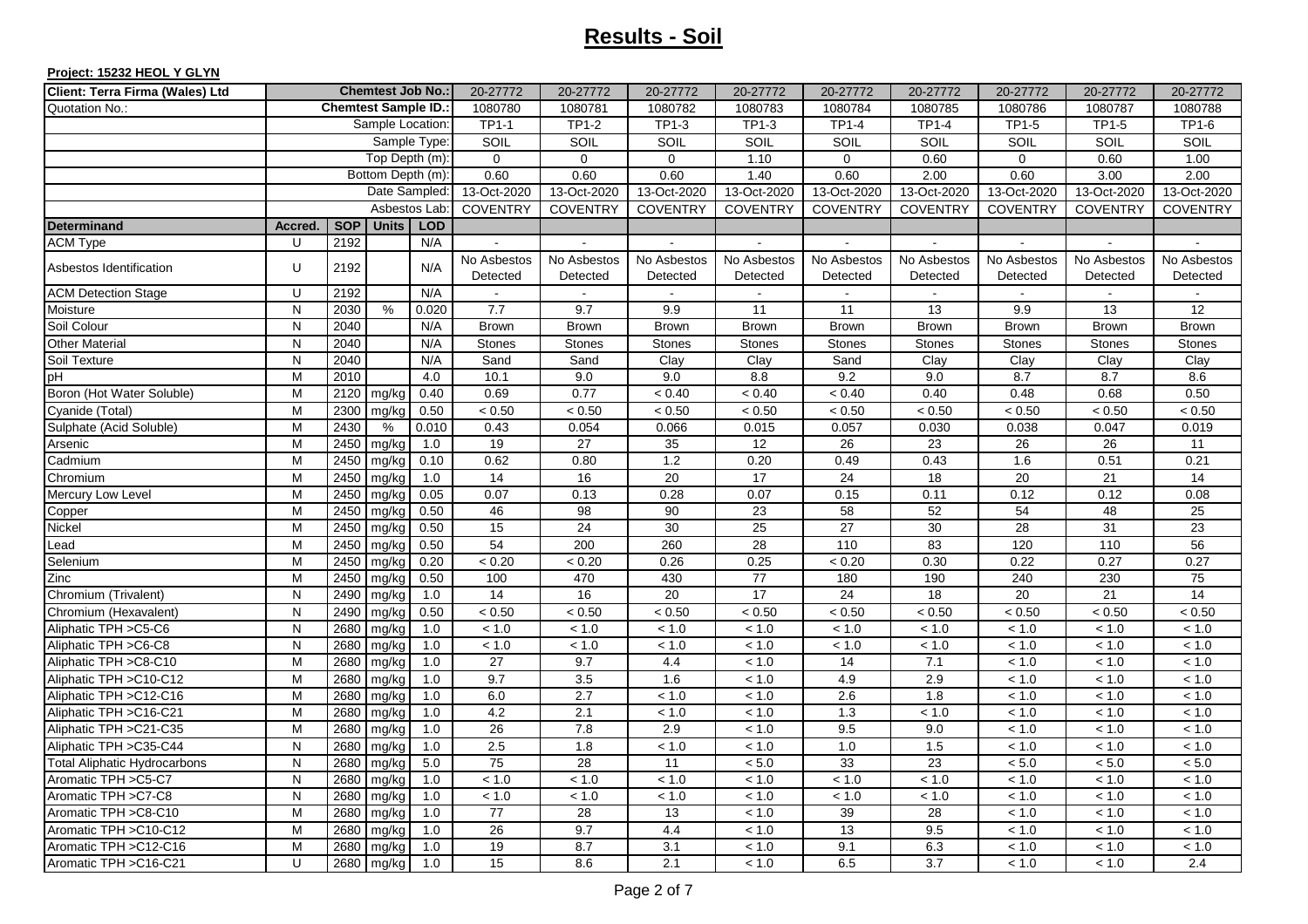# **Results - Soil**

| Client: Terra Firma (Wales) Ltd     | <b>Chemtest Job No.:</b> |                  |                             | 20-27772     | 20-27772        | 20-27772        | 20-27772        | 20-27772        | 20-27772        | 20-27772          | 20-27772        | 20-27772        |                 |
|-------------------------------------|--------------------------|------------------|-----------------------------|--------------|-----------------|-----------------|-----------------|-----------------|-----------------|-------------------|-----------------|-----------------|-----------------|
| Quotation No.:                      |                          |                  | <b>Chemtest Sample ID.:</b> |              | 1080780         | 1080781         | 1080782         | 1080783         | 1080784         | 1080785           | 1080786         | 1080787         | 1080788         |
|                                     |                          | Sample Location: |                             |              | <b>TP1-1</b>    | <b>TP1-2</b>    | TP1-3           | TP1-3           | <b>TP1-4</b>    | <b>TP1-4</b>      | TP1-5           | <b>TP1-5</b>    | TP1-6           |
|                                     |                          |                  |                             | Sample Type: | SOIL            | SOIL            | SOIL            | SOIL            | SOIL            | SOIL              | SOIL            | SOIL            | SOIL            |
|                                     |                          |                  | Top Depth (m):              |              | $\Omega$        | $\Omega$        | $\mathbf{0}$    | 1.10            | $\Omega$        | 0.60              | 0               | 0.60            | 1.00            |
|                                     |                          |                  | Bottom Depth (m):           |              | 0.60            | 0.60            | 0.60            | 1.40            | 0.60            | 2.00              | 0.60            | 3.00            | 2.00            |
|                                     |                          |                  | Date Sampled:               |              | 13-Oct-2020     | 13-Oct-2020     | 13-Oct-2020     | 13-Oct-2020     | 13-Oct-2020     | 13-Oct-2020       | 13-Oct-2020     | 13-Oct-2020     | 13-Oct-2020     |
|                                     |                          |                  | Asbestos Lab                |              | <b>COVENTRY</b> | <b>COVENTRY</b> | <b>COVENTRY</b> | <b>COVENTRY</b> | <b>COVENTRY</b> | <b>COVENTRY</b>   | <b>COVENTRY</b> | <b>COVENTRY</b> | COVENTRY        |
| Determinand                         | Accred.                  | <b>SOP</b>       |                             | Units   LOD  |                 |                 |                 |                 |                 |                   |                 |                 |                 |
| Aromatic TPH > C21-C35              | м                        | 2680             | mg/kg                       | 1.0          | 220             | 40              | 19              | < 1.0           | 82              | 53                | < 1.0           | < 1.0           | 34              |
| Aromatic TPH > C35-C44              | N                        | 2680             | mg/kg                       | 1.0          | 40              | 4.2             | 1.3             | < 1.0           | 4.5             | 5.8               | < 1.0           | < 1.0           | < 1.0           |
| <b>Total Aromatic Hydrocarbons</b>  | N                        | 2680             | mg/kg                       | 5.0          | 400             | 99              | 43              | $< 5.0$         | 150             | $\frac{110}{110}$ | $< 5.0$         | < 5.0           | 37              |
| <b>Total Petroleum Hydrocarbons</b> | N                        | 2680             | mg/kg                       | 10.0         | 470             | 130             | 54              | < 10            | 190             | 130               | < 10            | < 10            | 37              |
| Naphthalene                         | M                        | 2700             | $mg/kg$ 0.10                |              | < 0.10          | < 0.10          | < 0.10          | < 0.10          | < 0.10          | < 0.10            | < 0.10          | < 0.10          | 0.37            |
| Acenaphthylene                      | M                        | 2700             | mg/kg                       | 0.10         | < 0.10          | < 0.10          | < 0.10          | < 0.10          | < 0.10          | < 0.10            | < 0.10          | < 0.10          | 0.46            |
| Acenaphthene                        | м                        | 2700             | mg/kg                       | 0.10         | < 0.10          | < 0.10          | < 0.10          | < 0.10          | < 0.10          | < 0.10            | < 0.10          | < 0.10          | 0.78            |
| Fluorene                            | M                        | 2700             | mg/kg                       | 0.10         | < 0.10          | < 0.10          | < 0.10          | < 0.10          | < 0.10          | < 0.10            | < 0.10          | < 0.10          | 1.0             |
| Phenanthrene                        | M                        | 2700             | mg/kg 0.10                  |              | 1.1             | 2.7             | 2.2             | < 0.10          | 1.4             | 0.96              | < 0.10          | 1.4             | 5.4             |
| Anthracene                          | M                        | 2700             | mg/kg                       | 0.10         | 0.25            | 0.90            | 0.56            | < 0.10          | 0.34            | 0.22              | < 0.10          | 0.32            | 1.9             |
| Fluoranthene                        | M                        | 2700             | mg/kg                       | 0.10         | 2.4             | 5.3             | 4.3             | 0.80            | 2.5             | 1.7               | 0.80            | 2.4             | 14              |
| Pyrene                              | M                        | 2700             | mg/kg                       | 0.10         | 2.5             | 5.0             | 3.7             | 0.54            | 2.0             | 1.7               | 0.57            | 2.0             | 12              |
| Benzo[a]anthracene                  | M                        | 2700             | mg/kg                       | 0.10         | 1.3             | 3.5             | 3.4             | < 0.10          | 1.2             | 0.66              | < 0.10          | 2.1             | 9.6             |
| Chrysene                            | M                        | 2700             | mg/kg                       | 0.10         | 0.88            | 2.7             | 2.8             | < 0.10          | 0.83            | 0.28              | < 0.10          | 1.8             | 8.5             |
| Benzo[b]fluoranthene                | M                        | 2700             | mg/kg                       | 0.10         | 2.6             | 4.2             | 4.8             | < 0.10          | 2.2             | 1.6               | < 0.10          | 2.4             | $\overline{12}$ |
| Benzo[k]fluoranthene                | M                        | 2700             | mg/kg                       | 0.10         | 1.1             | 1.7             | 1.7             | < 0.10          | 0.93            | 0.66              | < 0.10          | 1.1             | 4.3             |
| Benzo[a]pyrene                      | M                        | 2700             | mg/kg                       | 0.10         | 1.8             | 3.1             | 2.8             | < 0.10          | 1.5             | 1.2               | < 0.10          | 1.8             | 7.7             |
| Indeno(1,2,3-c,d)Pyrene             | M                        | 2700             | mg/kg 0.10                  |              | 1.6             | 3.1             | 2.2             | < 0.10          | 1.1             | 0.25              | < 0.10          | 1.0             | 5.0             |
| Dibenz(a,h)Anthracene               | M                        | 2700             | mg/kg                       | 0.10         | 0.87            | 2.1             | 1.2             | < 0.10          | 0.69            | 0.22              | < 0.10          | 0.63            | 2.1             |
| Benzo[g,h,i]perylene                | M                        | 2700             | mg/kg                       | 0.10         | 2.6             | 2.5             | 2.4             | < 0.10          | 1.1             | 0.90              | < 0.10          | 1.5             | 5.1             |
| Total Of 16 PAH's                   | M                        | 2700             | mg/kg                       | 2.0          | 19              | 37              | 32              | < 2.0           | 16              | 10                | < 2.0           | 19              | 90              |
| <b>Total Phenols</b>                | M                        | 2920             | mg/kg                       | 0.30         | < 0.30          | < 0.30          | < 0.30          | < 0.30          | < 0.30          | < 0.30            | < 0.30          | < 0.30          | < 0.30          |
| Organic Matter BS1377               | И                        | 2930             | %                           | 0.10         | 2.6             | 3.1             | 2.9             | 1.3             | 2.9             | 2.3               | 1.9             | 2.3             | 2.0             |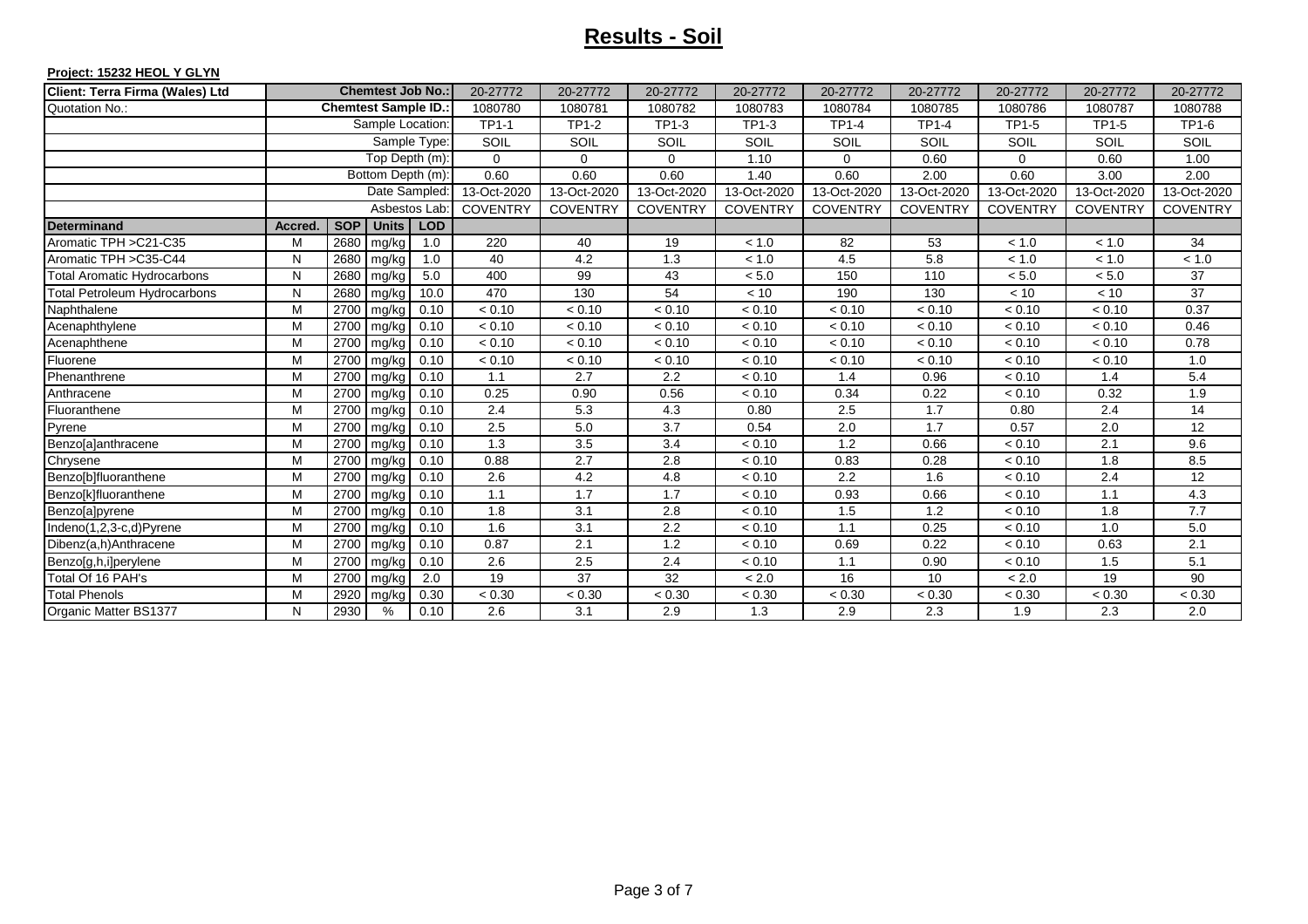| Client: Terra Firma (Wales) Ltd     |         |            | <b>Chemtest Job No.:</b>    |               | 20-27772                | 20-27772                |
|-------------------------------------|---------|------------|-----------------------------|---------------|-------------------------|-------------------------|
| Quotation No.:                      |         |            | <b>Chemtest Sample ID.:</b> | 1080789       | 1080790                 |                         |
|                                     |         |            | Sample Location:            | TP1-7         | TP1-7                   |                         |
|                                     |         |            |                             | Sample Type:  | SOIL                    | SOIL                    |
|                                     |         |            | Top Depth (m):              |               | 0                       | 0.60                    |
|                                     |         |            | Bottom Depth (m):           |               | 0.60                    | 2.00                    |
|                                     |         |            | Date Sampled:               |               | 13-Oct-2020             | 13-Oct-2020             |
|                                     |         |            |                             | Asbestos Lab: | <b>COVENTRY</b>         | <b>COVENTRY</b>         |
| <b>Determinand</b>                  | Accred. | <b>SOP</b> | Units                       | <b>LOD</b>    |                         |                         |
| <b>ACM Type</b>                     | U       | 2192       |                             | N/A           | $\overline{a}$          |                         |
| Asbestos Identification             | U       | 2192       |                             | N/A           | No Asbestos<br>Detected | No Asbestos<br>Detected |
| <b>ACM Detection Stage</b>          | U       | 2192       |                             | N/A           |                         |                         |
| Moisture                            | N       | 2030       | %                           | 0.020         | 9.9                     | 9.7                     |
| Soil Colour                         | N       | 2040       |                             | N/A           | <b>Brown</b>            | <b>Brown</b>            |
| <b>Other Material</b>               | N       | 2040       |                             | N/A           | <b>Stones</b>           | <b>Stones</b>           |
| Soil Texture                        | N       | 2040       |                             | N/A           | Clay                    | Sand                    |
| рH                                  | M       | 2010       |                             | 4.0           | 8.9                     | 9.3                     |
| Boron (Hot Water Soluble)           | M       | 2120       | mg/kg                       | 0.40          | 0.58                    | 0.49                    |
| Cyanide (Total)                     | M       | 2300       | mg/kg                       | 0.50          | < 0.50                  | < 0.50                  |
| Sulphate (Acid Soluble)             | M       | 2430       | %                           | 0.010         | 0.052                   | 0.053                   |
| Arsenic                             | M       | 2450       | mg/kg                       | 1.0           | 17                      | 20                      |
| Cadmium                             | M       | 2450       | mg/kg                       | 0.10          | 1.5                     | 0.70                    |
| Chromium                            | M       | 2450       | mg/kg                       | 1.0           | 18                      | 65                      |
| Mercury Low Level                   | M       | 2450       | mg/kg                       | 0.05          | 0.19                    | 0.21                    |
| Copper                              | M       | 2450       | mg/kg                       | 0.50          | 38                      | 37                      |
| Nickel                              | M       | 2450       | mg/kg                       | 0.50          | 30                      | 28                      |
| Lead                                | M       |            | $2450$ mg/kg                | 0.50          | 99                      | 81                      |
| Selenium                            | M       | 2450       | mg/kg                       | 0.20          | 0.28                    | < 0.20                  |
| Zinc                                | M       | 2450       | mg/kg                       | 0.50          | 230                     | 150                     |
| Chromium (Trivalent)                | N       | 2490       | mg/kg                       | 1.0           | 18                      | 65                      |
| Chromium (Hexavalent)               | N       | 2490       | mg/kg                       | 0.50          | < 0.50                  | < 0.50                  |
| Aliphatic TPH > C5-C6               | N       | 2680       | mg/kg                       | 1.0           | < 1.0                   | < 1.0                   |
| Aliphatic TPH >C6-C8                | N       | 2680       | mg/kg                       | 1.0           | < 1.0                   | < 1.0                   |
| Aliphatic TPH > C8-C10              | M       |            | 2680 mg/kg                  | 1.0           | < 1.0                   | < 1.0                   |
| Aliphatic TPH > C10-C12             | M       | 2680       | mg/kg                       | 1.0           | < 1.0                   | < 1.0                   |
| Aliphatic TPH > C12-C16             | M       | 2680       | mg/kg                       | 1.0           | < 1.0                   | < 1.0                   |
| Aliphatic TPH > C16-C21             | M       | 2680       | mg/kg                       | 1.0           | < 1.0                   | < 1.0                   |
| Aliphatic TPH >C21-C35              | M       | 2680       | mg/kg                       | 1.0           | < 1.0                   | < 1.0                   |
| Aliphatic TPH >C35-C44              | N       | 2680       | mg/kg                       | 1.0           | < 1.0                   | < 1.0                   |
| <b>Total Aliphatic Hydrocarbons</b> | N       | 2680       | mg/kg                       | 5.0           | < 5.0                   | < 5.0                   |
| Aromatic TPH >C5-C7                 | N       | 2680       | mg/kg                       | 1.0           | < 1.0                   | < 1.0                   |
| Aromatic TPH > C7-C8                | N       | 2680       | mg/kg                       | 1.0           | < 1.0                   | < 1.0                   |
| Aromatic TPH > C8-C10               | M       | 2680       | mg/kg                       | 1.0           | < 1.0                   | < 1.0                   |
| Aromatic TPH > C10-C12              | M       | 2680       | mg/kg                       | 1.0           | < 1.0                   | < 1.0                   |
| Aromatic TPH > C12-C16              | M       | 2680       | mg/kg                       | 1.0           | < 1.0                   | < 1.0                   |
| Aromatic TPH > C16-C21              | U       | 2680       | mg/kg                       | 1.0           | < 1.0                   | < 1.0                   |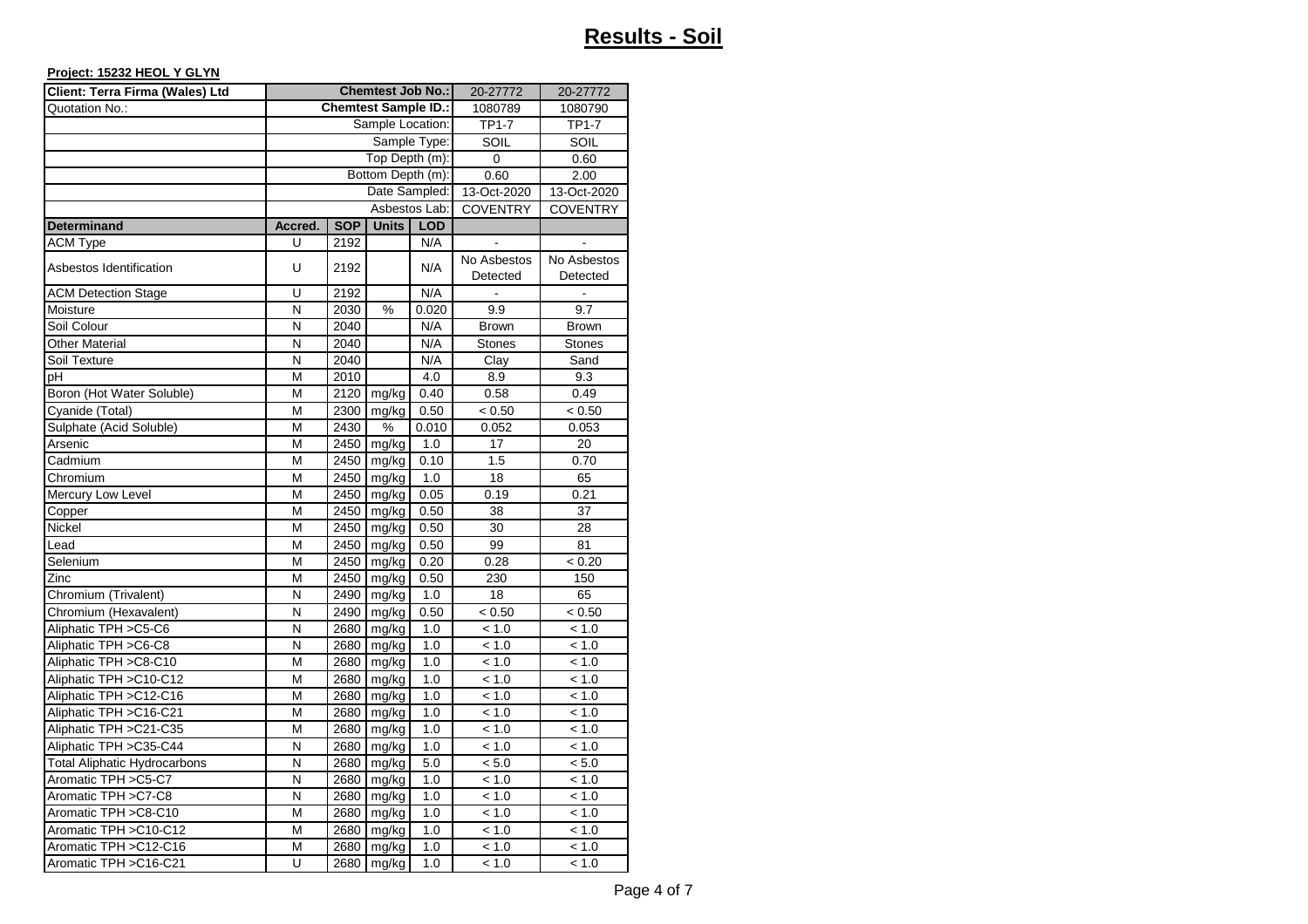| Client: Terra Firma (Wales) Ltd     |         |            | Chemtest Job No.:           |              | 20-27772        | 20-27772        |
|-------------------------------------|---------|------------|-----------------------------|--------------|-----------------|-----------------|
| Quotation No.:                      |         |            | <b>Chemtest Sample ID.:</b> |              | 1080789         | 1080790         |
|                                     |         |            | Sample Location:            |              | $TPT-7$         | <b>TP1-7</b>    |
|                                     |         |            |                             | Sample Type: | SOIL            | SOIL            |
|                                     |         |            | Top Depth (m):              |              | $\Omega$        | 0.60            |
|                                     |         |            | Bottom Depth (m):           |              | 0.60            | 2.00            |
|                                     |         |            | Date Sampled:               |              | 13-Oct-2020     | 13-Oct-2020     |
|                                     |         |            | Asbestos Lab:               |              | <b>COVENTRY</b> | <b>COVENTRY</b> |
| <b>Determinand</b>                  | Accred. | <b>SOP</b> | <b>Units</b>                | <b>LOD</b>   |                 |                 |
| Aromatic TPH >C21-C35               | м       | 2680       | mg/kg                       | 1.0          | < 1.0           | < 1.0           |
| Aromatic TPH >C35-C44               | N       | 2680       | mg/kg                       | 1.0          | < 1.0           | < 1.0           |
| <b>Total Aromatic Hydrocarbons</b>  | N       | 2680       | mg/kg                       | 5.0          | < 5.0           | < 5.0           |
| <b>Total Petroleum Hydrocarbons</b> | N       | 2680       | mg/kg                       | 10.0         | < 10            | < 10            |
| Naphthalene                         | M       | 2700       | mg/kg                       | 0.10         | < 0.10          | < 0.10          |
| Acenaphthylene                      | M       | 2700       | mg/kg                       | 0.10         | < 0.10          | < 0.10          |
| Acenaphthene                        | M       | 2700       | mg/kg                       | 0.10         | < 0.10          | < 0.10          |
| Fluorene                            | M       | 2700       | mg/kg                       | 0.10         | < 0.10          | < 0.10          |
| Phenanthrene                        | M       | 2700       | mg/kg                       | 0.10         | < 0.10          | < 0.10          |
| Anthracene                          | M       | 2700       | mg/kg                       | 0.10         | < 0.10          | < 0.10          |
| Fluoranthene                        | M       | 2700       | mg/kg                       | 0.10         | 0.48            | 0.83            |
| Pyrene                              | M       | 2700       | mg/kg                       | 0.10         | 0.72            | 0.71            |
| Benzo[a]anthracene                  | M       | 2700       | mg/kg                       | 0.10         | < 0.10          | < 0.10          |
| Chrysene                            | M       | 2700       | mg/kg                       | 0.10         | < 0.10          | < 0.10          |
| Benzo[b]fluoranthene                | M       | 2700       | mg/kg                       | 0.10         | < 0.10          | < 0.10          |
| Benzo[k]fluoranthene                | M       | 2700       | mg/kg                       | 0.10         | < 0.10          | < 0.10          |
| Benzo[a]pyrene                      | M       | 2700       | mg/kg                       | 0.10         | < 0.10          | < 0.10          |
| Indeno(1,2,3-c,d)Pyrene             | M       | 2700       | mg/kg                       | 0.10         | < 0.10          | < 0.10          |
| Dibenz(a,h)Anthracene               | M       | 2700       | mg/kg                       | 0.10         | < 0.10          | < 0.10          |
| Benzo[g,h,i]perylene                | M       | 2700       | mg/kg                       | 0.10         | < 0.10          | < 0.10          |
| Total Of 16 PAH's                   | M       | 2700       | mg/kg                       | 2.0          | < 2.0           | < 2.0           |
| <b>Total Phenols</b>                | M       | 2920       | mg/kg                       | 0.30         | < 0.30          | < 0.30          |
| Organic Matter BS1377               | N       | 2930       | %                           | 0.10         | 2.2             | 2.4             |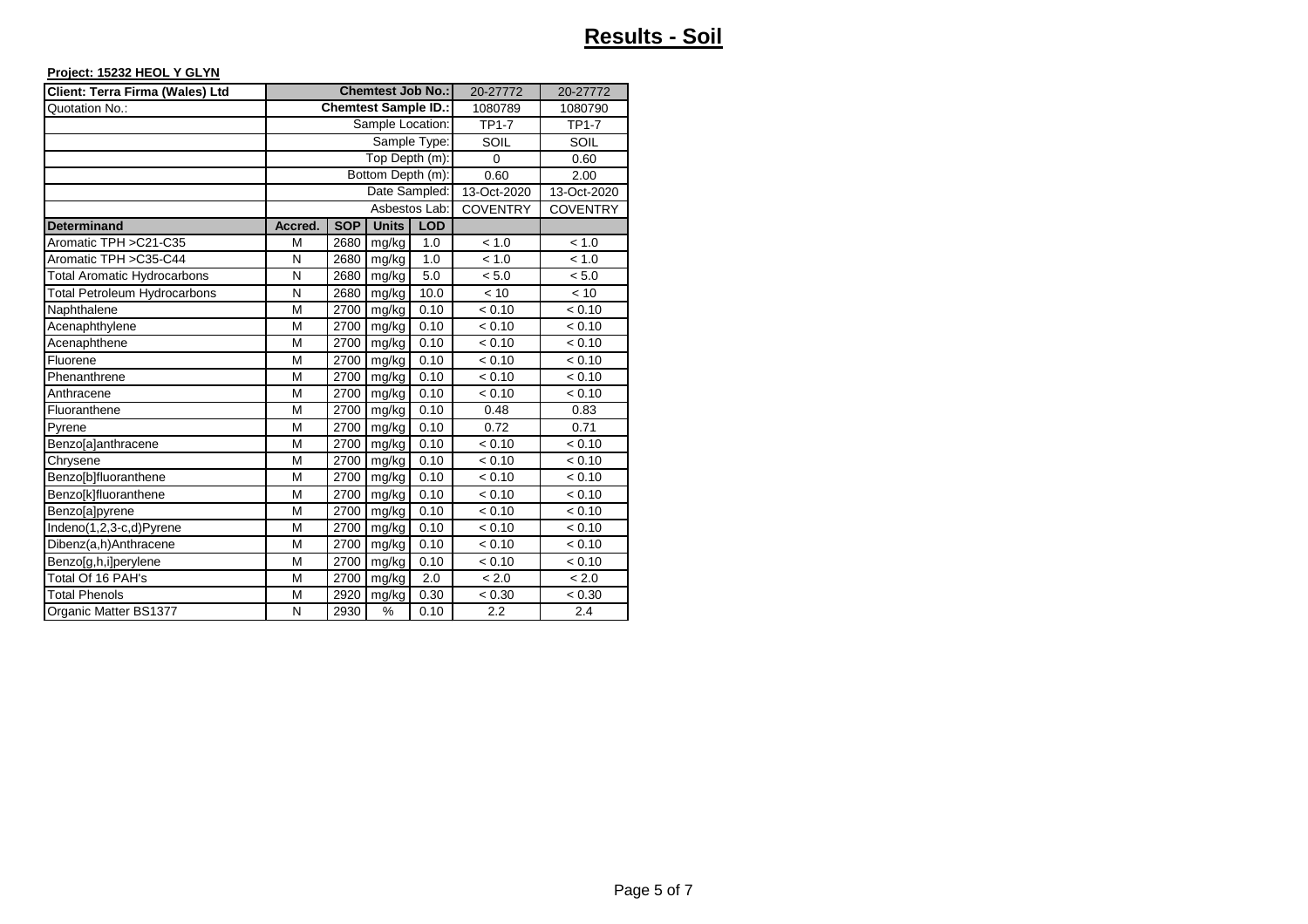# **Test Methods**

| <b>SOP</b> | <b>Title</b>                                                              | <b>Parameters included</b>                                                                                                                                                                                                                                                                                             | <b>Method summary</b>                                                                                                                                                                           |
|------------|---------------------------------------------------------------------------|------------------------------------------------------------------------------------------------------------------------------------------------------------------------------------------------------------------------------------------------------------------------------------------------------------------------|-------------------------------------------------------------------------------------------------------------------------------------------------------------------------------------------------|
| 2010       | pH Value of Soils                                                         | pH                                                                                                                                                                                                                                                                                                                     | pH Meter                                                                                                                                                                                        |
| 2030       | Moisture and Stone Content of<br>Soils (Requirement of<br>MCERTS)         | Moisture content                                                                                                                                                                                                                                                                                                       | Determination of moisture content of soil as a<br>percentage of its as received mass obtained at<br><37°C.                                                                                      |
| 2040       | Soil Description(Requirement of<br>MCERTS)                                | Soil description                                                                                                                                                                                                                                                                                                       | As received soil is described based upon<br>BS5930                                                                                                                                              |
| 2120       | Water Soluble Boron, Sulphate,<br>Magnesium & Chromium                    | Boron; Sulphate; Magnesium; Chromium                                                                                                                                                                                                                                                                                   | Aqueous extraction / ICP-OES                                                                                                                                                                    |
| 2192       | Asbestos                                                                  | Asbestos                                                                                                                                                                                                                                                                                                               | Polarised light microscopy / Gravimetry                                                                                                                                                         |
| 2300       | Cyanides & Thiocyanate in<br>Soils                                        | Free (or easy liberatable) Cyanide; total<br>Cyanide; complex Cyanide; Thiocyanate                                                                                                                                                                                                                                     | Allkaline extraction followed by colorimetric<br>determination using Automated Flow Injection<br>Analyser.                                                                                      |
| 2430       | Total Sulphate in soils                                                   | <b>Total Sulphate</b>                                                                                                                                                                                                                                                                                                  | Acid digestion followed by determination of<br>sulphate in extract by ICP-OES.                                                                                                                  |
| 2450       | Acid Soluble Metals in Soils                                              | Metals, including: Arsenic; Barium; Beryllium;<br>Cadmium; Chromium; Cobalt; Copper; Lead;<br>Manganese; Mercury; Molybdenum; Nickel;<br>Selenium; Vanadium; Zinc                                                                                                                                                      | Acid digestion followed by determination of<br>metals in extract by ICP-MS.                                                                                                                     |
| 2490       | Hexavalent Chromium in Soils                                              | Chromium [VI]                                                                                                                                                                                                                                                                                                          | Soil extracts are prepared by extracting dried<br>and ground soil samples into boiling water.<br>Chromium [VI] is determined by 'Aquakem 600'<br>Discrete Analyser using 1,5-diphenylcarbazide. |
| 2680       | <b>TPH A/A Split</b>                                                      | Aliphatics: >C5-C6, >C6-C8,>C8-C10,<br>>C10–C12, >C12–C16, >C16–C21, >C21–<br>C35, >C35- C44Aromatics: >C5-C7, >C7-C8,<br>>C8-C10, >C10-C12, >C12-C16, >C16-C21,<br>>C21- C35, >C35- C44                                                                                                                               | Dichloromethane extraction / GCxGC FID<br>detection                                                                                                                                             |
| 2700       | Speciated Polynuclear<br>Aromatic Hydrocarbons (PAH)<br>in Soil by GC-FID | Acenaphthene; Acenaphthylene; Anthracene;<br>Benzo[a]Anthracene; Benzo[a]Pyrene;<br>Benzo[b]Fluoranthene; Benzo[ghi]Perylene;<br>Benzo[k]Fluoranthene; Chrysene;<br>Dibenz[ah]Anthracene; Fluoranthene; Fluorene; interference from co-eluting compounds)<br>Indeno[123cd]Pyrene; Naphthalene;<br>Phenanthrene; Pyrene | Dichloromethane extraction / GC-FID (GC-FID<br>detection is non-selective and can be subject to                                                                                                 |
| 2920       | Phenols in Soils by HPLC                                                  | Phenolic compounds including Resorcinol,<br>Phenol, Methylphenols, Dimethylphenols, 1-<br>Naphthol and TrimethylphenolsNote:<br>chlorophenols are excluded.                                                                                                                                                            | 60:40 methanol/water mixture extraction,<br>followed by HPLC determination using<br>electrochemical detection.                                                                                  |
|            | 2930 Organic Matter                                                       | <b>Organic Matter</b>                                                                                                                                                                                                                                                                                                  | Acid Dichromate digestion/Titration                                                                                                                                                             |